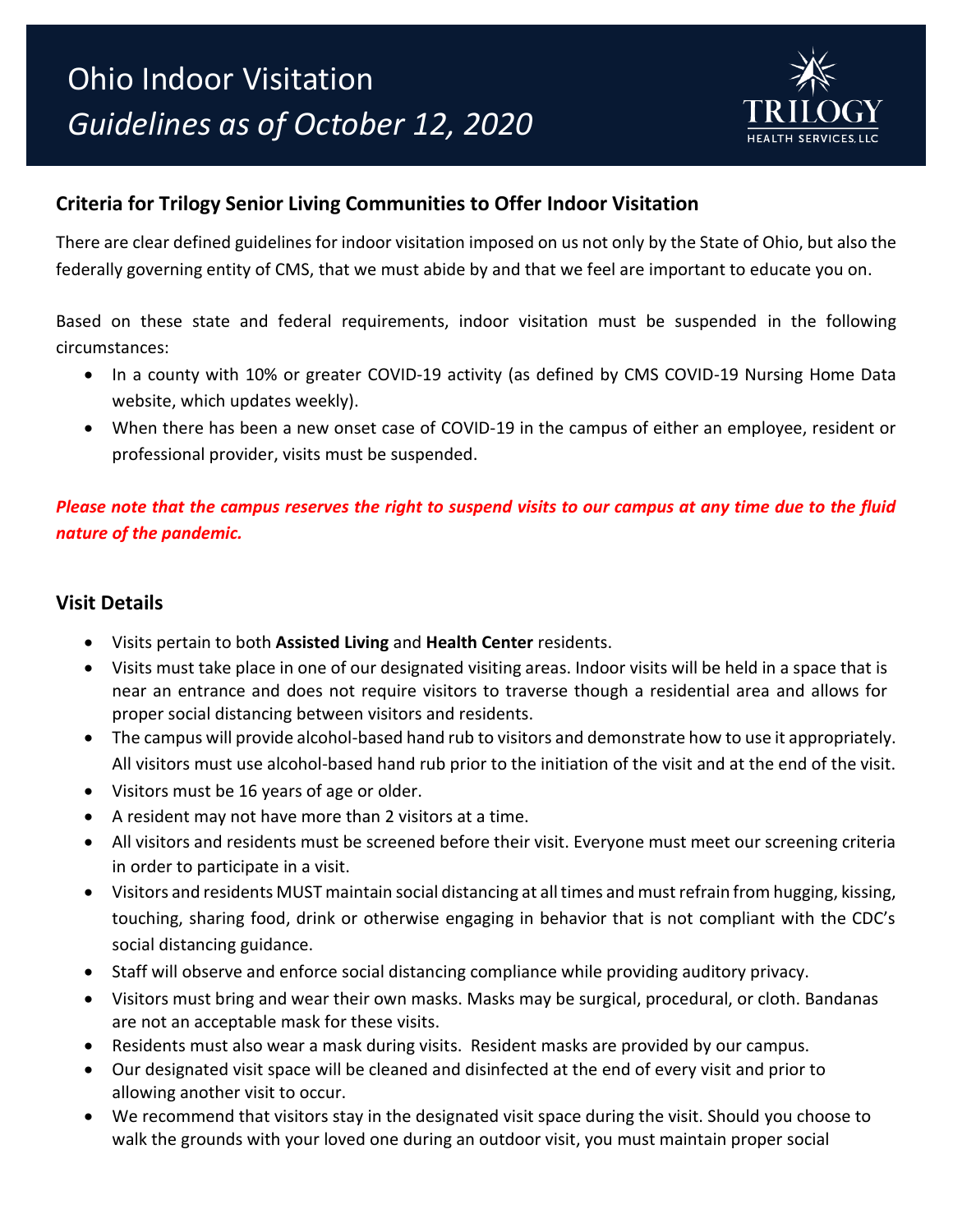distancing.

- Visits are limited to 30 minutes.
- Visitors must immediately notify facility if within 14 days of their visit they become ill with any COVID-19 signs or symptoms.

### **How to Schedule a Visit**

- For a campus to be able to coordinate and schedule indoor visitation they must be in a county with less than 10% COVID-19 positivity AND have had no new onset of COVID-19 cases for a period of 14 days.
- To schedule a visit, you must call our campus between the hours of 8am and 5pm, Monday through Friday.
- Visits will be scheduled on a first come, first served basis.
- Visit dates and times will be based on schedule availability.
- Visits may occur between 8am to 11am and from 1pm to 5pm.
- Visits may be limited to 1 visit per week in order to accommodate all of our family visit requests.
- Families may be permitted more than one visit per week if there is excess schedule availability and as determined at our campus team's discretion.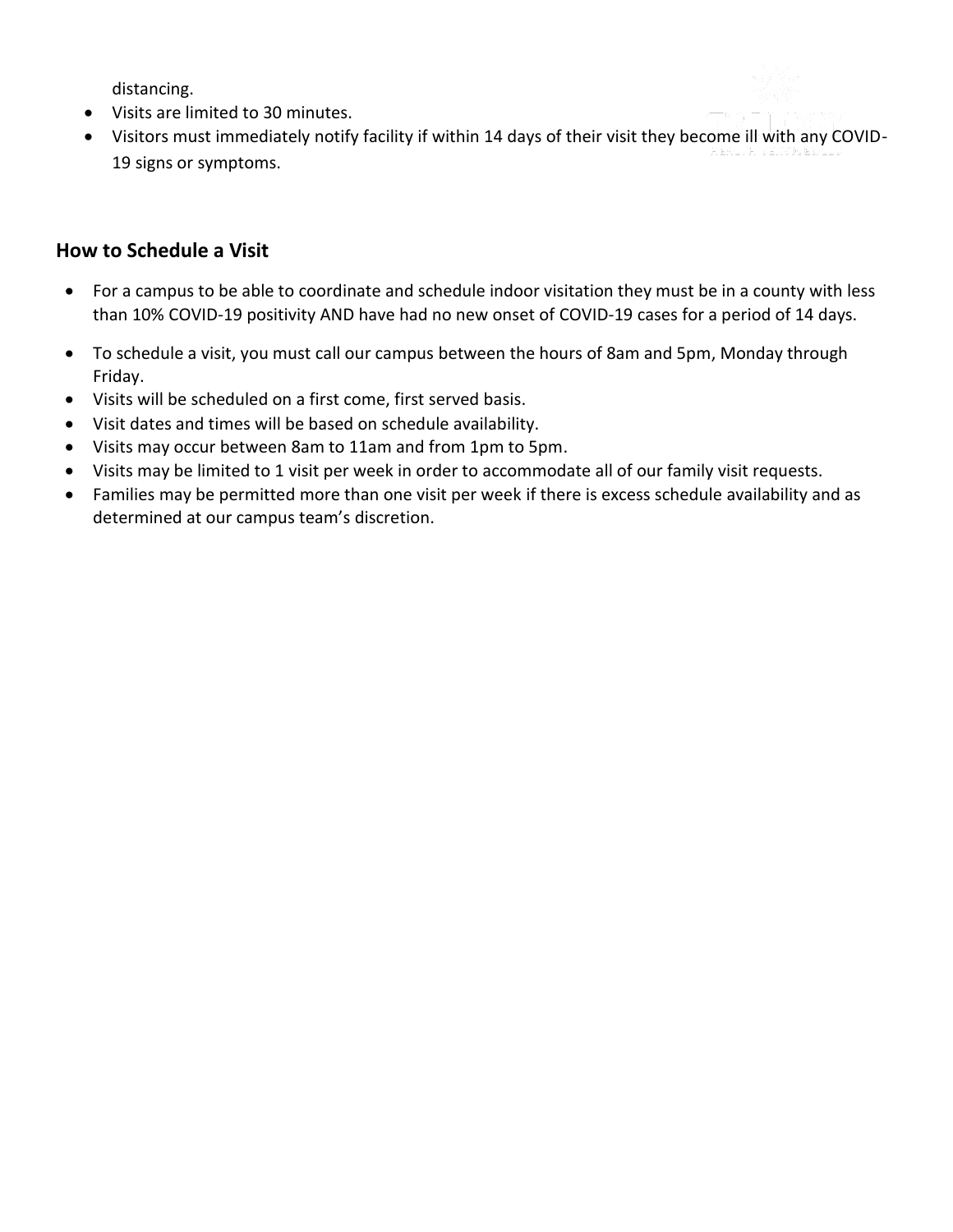

# **Criteria for Trilogy Senior Living Communities to Offer Outdoor Visitation**

• The facility has no more than five (5) active COVID-19 residents in-house.

*Please note that the campus reserves the right to suspend visits to our campus at any time due to the fluid nature of the pandemic.*

#### **Visit Details**

- Outdoor visits pertain to both **Assisted Living** and **Health Center** residents.
- Visits must take place **outside** in our designated visiting area.
- Visitors must be 16 years of age or older.
- A resident may not have more than 2 visitors at a time.
- All visitors and residents must be screened before their visit. Everyone must meet our screening criteria in order to participate in a visit.
- It is highly recommended that visits not include personal contact such as hugging, kissing, hand holding, etc.
- Visitors must bring and wear their own masks. Masks may be surgical, procedural, or cloth. Bandanas are not an acceptable mask for these visits.
- Residents must also wear a mask during visits. Resident masks are provided by our campus.
- Our designated outdoor visit space will be cleaned and disinfected at the end of every visit and prior to allowing another visit to occur.
- We recommend that visitors stay in the designated visit space during the visit. Should you choose to walk the grounds with your loved one, you must maintain proper social distancing.
- Visits are limited to 45 minutes.

#### **Legacy Visits**

- Our campus will designate visit location in secured Legacy courtyard that will ensure social distancing requirements are met. Should a secured courtyard not be available, a designated and appropriately covered exterior space near main entrance will be used.
- Visitors will be instructed to gain access through exterior gate to courtyard, ensuring visitor does not enter/exit through the campus/neighborhood.
- Should a visit be conducted outside of a secured courtyard environment, it is the visitor's responsibility to remain with resident at all times.
- Visitors are to contact staff via the campus phone number at the conclusion of each visit so that the resident can be escorted back to his/her residence.
- Our screener will provide visitors with the campus phone number at the initial screening